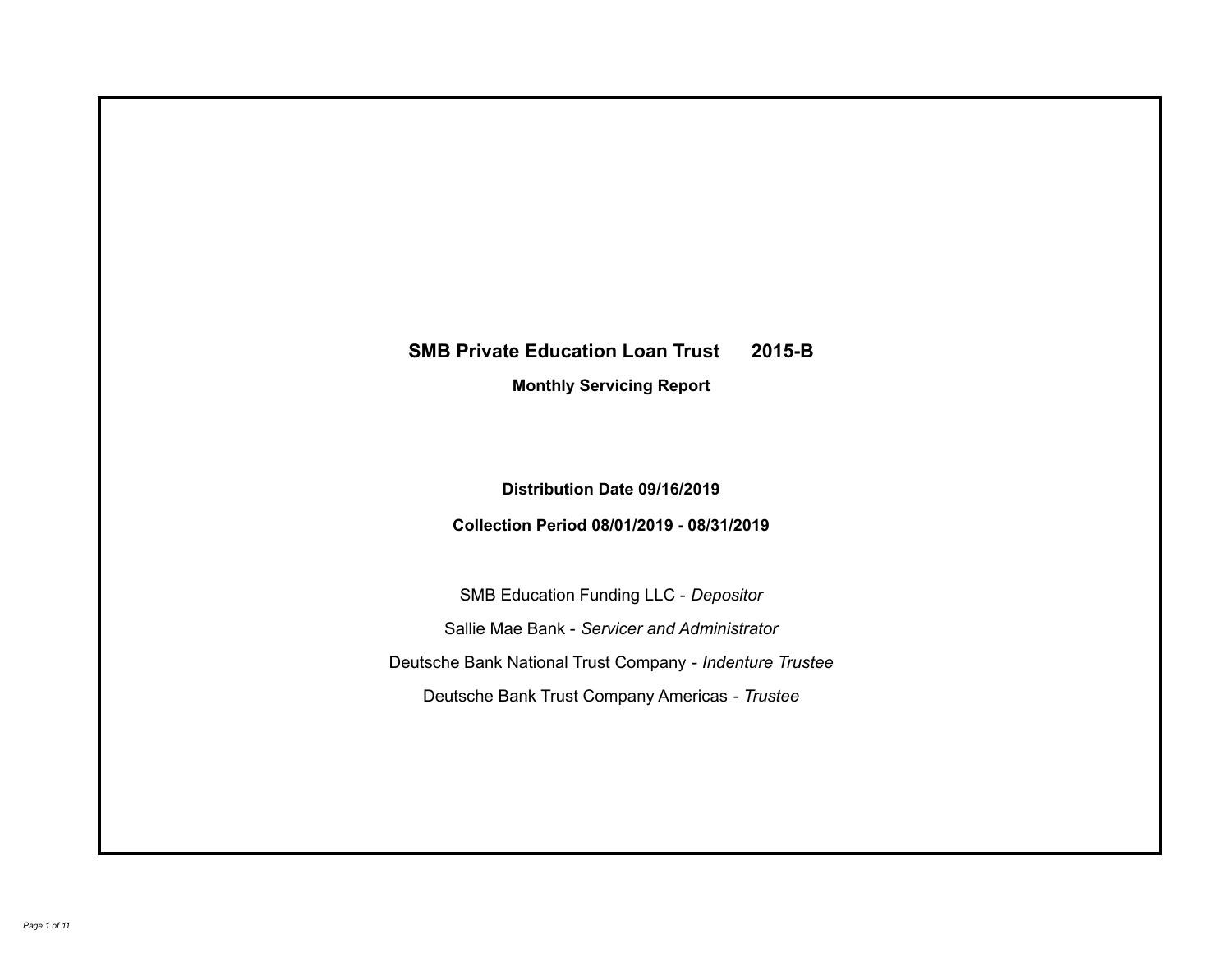| Α           | <b>Student Loan Portfolio Characteristics</b> |                                                 | Settlement Date<br>07/30/2015 | 07/31/2019           | 08/31/2019           |
|-------------|-----------------------------------------------|-------------------------------------------------|-------------------------------|----------------------|----------------------|
|             | <b>Principal Balance</b>                      |                                                 | \$700,964,388.29              | \$392,798,862.28     | \$384,853,995.91     |
|             | Interest to be Capitalized Balance            |                                                 | 42,430,107.89                 | 15,737,524.67        | 15,946,675.75        |
|             | Pool Balance                                  |                                                 | \$743,394,496.18              | \$408,536,386.95     | \$400,800,671.66     |
|             | Weighted Average Coupon (WAC)                 |                                                 |                               |                      |                      |
|             |                                               | WAC1 (Contractual Interest Rate on the Loan)    | 8.20%                         | 9.32%                | 9.22%                |
|             |                                               | WAC2 (Average of Applicable Interest Rate)      | 8.18%                         | 9.24%                | 9.14%                |
|             |                                               | WAC3 (Average of Actual Interest Rate)          | 8.13%                         | 9.16%                | 9.06%                |
|             | Weighted Average Remaining Term               |                                                 | 128.84                        | 120.32               | 120.40               |
|             | Number of Loans                               |                                                 | 63,899                        | 36,823               | 36,235               |
|             | Number of Borrowers                           |                                                 | 43,918                        | 25,573               | 25,201               |
|             | Pool Factor                                   | Since Issued Total Constant Prepayment Rate (1) |                               | 0.549555302<br>9.02% | 0.539149366<br>9.05% |
|             |                                               |                                                 |                               |                      |                      |
| B           | <b>Debt Securities</b>                        | <b>Cusip/Isin</b>                               | 08/15/2019                    |                      | 09/16/2019           |
|             | A <sub>2</sub> A                              | 78448QAB4                                       | \$95,983,299.31               |                      | \$92,296,490.32      |
|             | A2B                                           | 78448QAC2                                       | \$44,992,171.55               |                      | \$43,263,979.84      |
|             | A <sub>3</sub>                                | 78448QAD0                                       | \$75,000,000.00               |                      | \$75,000,000.00      |
|             | B                                             | 78448QAE8                                       | \$70,000,000.00               |                      | \$70,000,000.00      |
|             | C                                             | 78448QAF5                                       | \$50,000,000.00               |                      | \$50,000,000.00      |
|             |                                               |                                                 |                               |                      |                      |
| $\mathsf C$ | <b>Certificates</b>                           | <b>Cusip/Isin</b>                               | 08/15/2019                    |                      | 09/16/2019           |
|             | Residual                                      | 78448Q108                                       | \$100,000.00                  |                      | \$100,000.00         |
|             |                                               |                                                 |                               |                      |                      |
| D           | <b>Account Balances</b>                       |                                                 | 08/15/2019                    |                      | 09/16/2019           |
|             | Reserve Account Balance                       |                                                 | \$1,896,081.00                |                      | \$1,896,081.00       |
|             |                                               |                                                 |                               |                      |                      |
| E           | <b>Asset / Liability</b>                      |                                                 | 08/15/2019                    |                      | 09/16/2019           |
|             | Overcollateralization Percentage              |                                                 | 17.76%                        |                      | 17.52%               |
|             | Specified Overcollateralization Amount        |                                                 | \$122,560,916.09              |                      | \$120,240,201.50     |
|             | <b>Actual Overcollateralization Amount</b>    |                                                 | \$72,560,916.09               |                      | \$70,240,201.50      |

(1) Since Issued Total CPR calculations found in monthly servicing reports issued on or prior to September 15, 2015 originally included loans that were removed from the pool by the sponsor because they .<br>became ineligible for the pool between the cut-off date and settlement date. On October 5, 2015, Since Issued Total CPR calculations were revised to exclude these loans and all prior monthly servicing reports were restated. For additional information, see 'Since Issued CPR Methodology' found on page 11 of this report.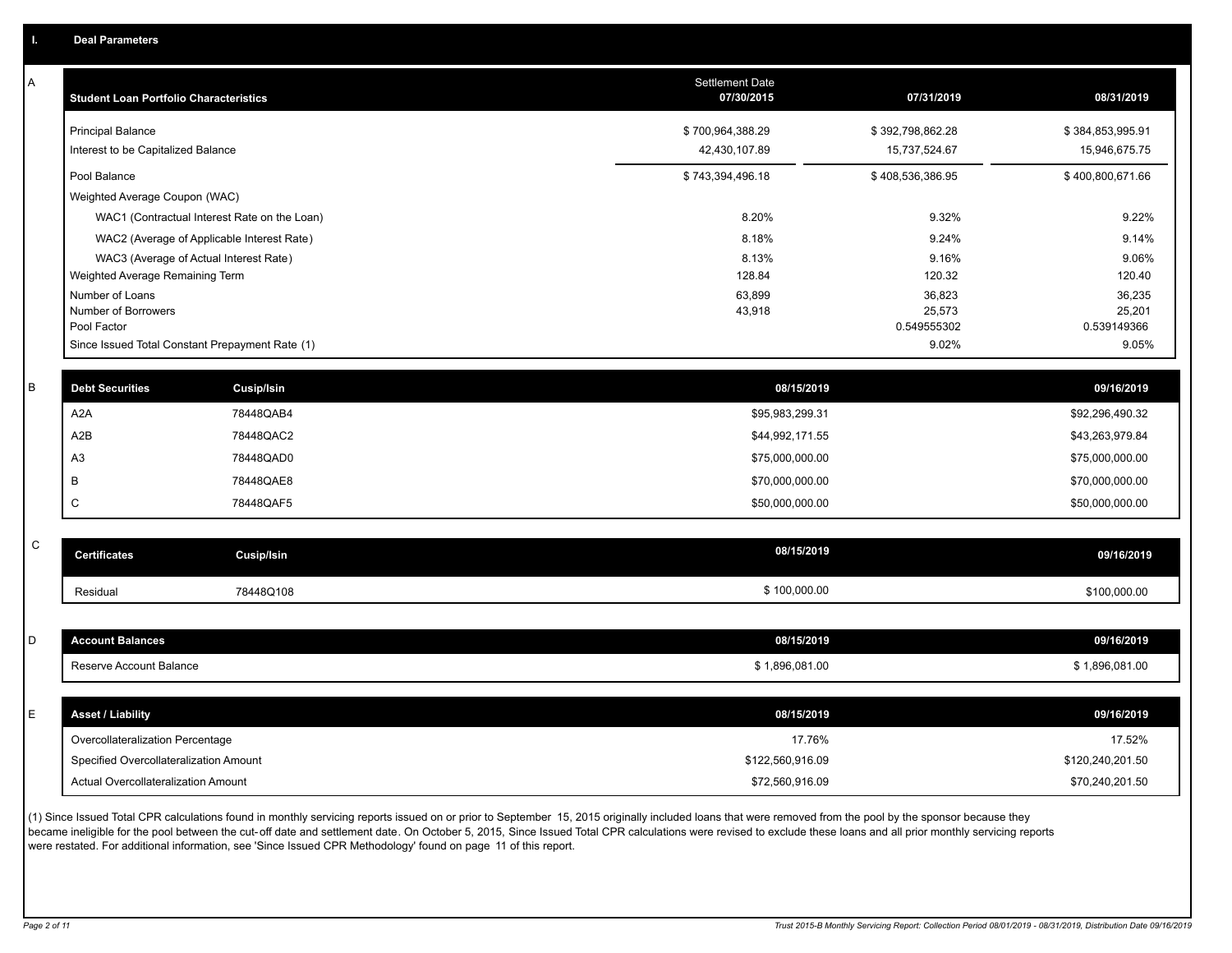## **II. 2015-B Trust Activity 08/01/2019 through 08/31/2019**

| <b>Borrower Principal</b><br>7,687,573.35<br>0.00<br><b>Consolidation Activity Principal</b><br>(2,351.05)<br>Seller Principal Reimbursement<br>Servicer Principal Reimbursement<br>0.00<br>0.00<br>Delinquent Principal Purchases by Servicer<br><b>Other Principal Deposits</b><br>109,755.58<br>\$7,794,977.88<br><b>Total Principal Receipts</b><br>В<br><b>Student Loan Interest Receipts</b><br>Borrower Interest<br>2,351,346.84<br>0.00<br><b>Consolidation Activity Interest</b><br>Seller Interest Reimbursement<br>(179.62)<br>0.00<br>Servicer Interest Reimbursement<br>0.00<br>Delinquent Interest Purchases by Servicer<br>914.89<br><b>Other Interest Deposits</b><br>\$2,352,082.11<br><b>Total Interest Receipts</b><br>C<br><b>Recoveries on Realized Losses</b><br>\$155,500.71<br>D<br><b>Investment Income</b><br>\$19,525.36<br>Е<br><b>Funds Borrowed from Next Collection Period</b><br>\$0.00<br>F<br>\$0.00<br><b>Funds Repaid from Prior Collection Period</b><br>G<br>\$0.00<br>Loan Sale or Purchase Proceeds<br>\$0.00<br>н<br>Initial Deposits to Distribution Account<br><b>Excess Transferred from Other Accounts</b><br>\$0.00<br><b>Borrower Benefit Reimbursements</b><br>\$0.00<br>J<br>Κ<br><b>Other Deposits</b><br>\$0.00<br>L<br><b>Other Fees Collected</b><br>\$0.00<br>М<br><b>AVAILABLE FUNDS</b><br>\$10,322,086.06<br>N<br>Non-Cash Principal Activity During Collection Period<br>\$(149,888.49)<br>Aggregate Purchased Amounts by the Depositor, Servicer or Seller<br>O<br>\$110,670.47<br>P<br>Aggregate Loan Substitutions<br>\$0.00 | Α | <b>Student Loan Principal Receipts</b> |  |
|-------------------------------------------------------------------------------------------------------------------------------------------------------------------------------------------------------------------------------------------------------------------------------------------------------------------------------------------------------------------------------------------------------------------------------------------------------------------------------------------------------------------------------------------------------------------------------------------------------------------------------------------------------------------------------------------------------------------------------------------------------------------------------------------------------------------------------------------------------------------------------------------------------------------------------------------------------------------------------------------------------------------------------------------------------------------------------------------------------------------------------------------------------------------------------------------------------------------------------------------------------------------------------------------------------------------------------------------------------------------------------------------------------------------------------------------------------------------------------------------------------------------------------------------------------------------------------------------|---|----------------------------------------|--|
|                                                                                                                                                                                                                                                                                                                                                                                                                                                                                                                                                                                                                                                                                                                                                                                                                                                                                                                                                                                                                                                                                                                                                                                                                                                                                                                                                                                                                                                                                                                                                                                           |   |                                        |  |
|                                                                                                                                                                                                                                                                                                                                                                                                                                                                                                                                                                                                                                                                                                                                                                                                                                                                                                                                                                                                                                                                                                                                                                                                                                                                                                                                                                                                                                                                                                                                                                                           |   |                                        |  |
|                                                                                                                                                                                                                                                                                                                                                                                                                                                                                                                                                                                                                                                                                                                                                                                                                                                                                                                                                                                                                                                                                                                                                                                                                                                                                                                                                                                                                                                                                                                                                                                           |   |                                        |  |
|                                                                                                                                                                                                                                                                                                                                                                                                                                                                                                                                                                                                                                                                                                                                                                                                                                                                                                                                                                                                                                                                                                                                                                                                                                                                                                                                                                                                                                                                                                                                                                                           |   |                                        |  |
|                                                                                                                                                                                                                                                                                                                                                                                                                                                                                                                                                                                                                                                                                                                                                                                                                                                                                                                                                                                                                                                                                                                                                                                                                                                                                                                                                                                                                                                                                                                                                                                           |   |                                        |  |
|                                                                                                                                                                                                                                                                                                                                                                                                                                                                                                                                                                                                                                                                                                                                                                                                                                                                                                                                                                                                                                                                                                                                                                                                                                                                                                                                                                                                                                                                                                                                                                                           |   |                                        |  |
|                                                                                                                                                                                                                                                                                                                                                                                                                                                                                                                                                                                                                                                                                                                                                                                                                                                                                                                                                                                                                                                                                                                                                                                                                                                                                                                                                                                                                                                                                                                                                                                           |   |                                        |  |
|                                                                                                                                                                                                                                                                                                                                                                                                                                                                                                                                                                                                                                                                                                                                                                                                                                                                                                                                                                                                                                                                                                                                                                                                                                                                                                                                                                                                                                                                                                                                                                                           |   |                                        |  |
|                                                                                                                                                                                                                                                                                                                                                                                                                                                                                                                                                                                                                                                                                                                                                                                                                                                                                                                                                                                                                                                                                                                                                                                                                                                                                                                                                                                                                                                                                                                                                                                           |   |                                        |  |
|                                                                                                                                                                                                                                                                                                                                                                                                                                                                                                                                                                                                                                                                                                                                                                                                                                                                                                                                                                                                                                                                                                                                                                                                                                                                                                                                                                                                                                                                                                                                                                                           |   |                                        |  |
|                                                                                                                                                                                                                                                                                                                                                                                                                                                                                                                                                                                                                                                                                                                                                                                                                                                                                                                                                                                                                                                                                                                                                                                                                                                                                                                                                                                                                                                                                                                                                                                           |   |                                        |  |
|                                                                                                                                                                                                                                                                                                                                                                                                                                                                                                                                                                                                                                                                                                                                                                                                                                                                                                                                                                                                                                                                                                                                                                                                                                                                                                                                                                                                                                                                                                                                                                                           |   |                                        |  |
|                                                                                                                                                                                                                                                                                                                                                                                                                                                                                                                                                                                                                                                                                                                                                                                                                                                                                                                                                                                                                                                                                                                                                                                                                                                                                                                                                                                                                                                                                                                                                                                           |   |                                        |  |
|                                                                                                                                                                                                                                                                                                                                                                                                                                                                                                                                                                                                                                                                                                                                                                                                                                                                                                                                                                                                                                                                                                                                                                                                                                                                                                                                                                                                                                                                                                                                                                                           |   |                                        |  |
|                                                                                                                                                                                                                                                                                                                                                                                                                                                                                                                                                                                                                                                                                                                                                                                                                                                                                                                                                                                                                                                                                                                                                                                                                                                                                                                                                                                                                                                                                                                                                                                           |   |                                        |  |
|                                                                                                                                                                                                                                                                                                                                                                                                                                                                                                                                                                                                                                                                                                                                                                                                                                                                                                                                                                                                                                                                                                                                                                                                                                                                                                                                                                                                                                                                                                                                                                                           |   |                                        |  |
|                                                                                                                                                                                                                                                                                                                                                                                                                                                                                                                                                                                                                                                                                                                                                                                                                                                                                                                                                                                                                                                                                                                                                                                                                                                                                                                                                                                                                                                                                                                                                                                           |   |                                        |  |
|                                                                                                                                                                                                                                                                                                                                                                                                                                                                                                                                                                                                                                                                                                                                                                                                                                                                                                                                                                                                                                                                                                                                                                                                                                                                                                                                                                                                                                                                                                                                                                                           |   |                                        |  |
|                                                                                                                                                                                                                                                                                                                                                                                                                                                                                                                                                                                                                                                                                                                                                                                                                                                                                                                                                                                                                                                                                                                                                                                                                                                                                                                                                                                                                                                                                                                                                                                           |   |                                        |  |
|                                                                                                                                                                                                                                                                                                                                                                                                                                                                                                                                                                                                                                                                                                                                                                                                                                                                                                                                                                                                                                                                                                                                                                                                                                                                                                                                                                                                                                                                                                                                                                                           |   |                                        |  |
|                                                                                                                                                                                                                                                                                                                                                                                                                                                                                                                                                                                                                                                                                                                                                                                                                                                                                                                                                                                                                                                                                                                                                                                                                                                                                                                                                                                                                                                                                                                                                                                           |   |                                        |  |
|                                                                                                                                                                                                                                                                                                                                                                                                                                                                                                                                                                                                                                                                                                                                                                                                                                                                                                                                                                                                                                                                                                                                                                                                                                                                                                                                                                                                                                                                                                                                                                                           |   |                                        |  |
|                                                                                                                                                                                                                                                                                                                                                                                                                                                                                                                                                                                                                                                                                                                                                                                                                                                                                                                                                                                                                                                                                                                                                                                                                                                                                                                                                                                                                                                                                                                                                                                           |   |                                        |  |
|                                                                                                                                                                                                                                                                                                                                                                                                                                                                                                                                                                                                                                                                                                                                                                                                                                                                                                                                                                                                                                                                                                                                                                                                                                                                                                                                                                                                                                                                                                                                                                                           |   |                                        |  |
|                                                                                                                                                                                                                                                                                                                                                                                                                                                                                                                                                                                                                                                                                                                                                                                                                                                                                                                                                                                                                                                                                                                                                                                                                                                                                                                                                                                                                                                                                                                                                                                           |   |                                        |  |
|                                                                                                                                                                                                                                                                                                                                                                                                                                                                                                                                                                                                                                                                                                                                                                                                                                                                                                                                                                                                                                                                                                                                                                                                                                                                                                                                                                                                                                                                                                                                                                                           |   |                                        |  |
|                                                                                                                                                                                                                                                                                                                                                                                                                                                                                                                                                                                                                                                                                                                                                                                                                                                                                                                                                                                                                                                                                                                                                                                                                                                                                                                                                                                                                                                                                                                                                                                           |   |                                        |  |
|                                                                                                                                                                                                                                                                                                                                                                                                                                                                                                                                                                                                                                                                                                                                                                                                                                                                                                                                                                                                                                                                                                                                                                                                                                                                                                                                                                                                                                                                                                                                                                                           |   |                                        |  |
|                                                                                                                                                                                                                                                                                                                                                                                                                                                                                                                                                                                                                                                                                                                                                                                                                                                                                                                                                                                                                                                                                                                                                                                                                                                                                                                                                                                                                                                                                                                                                                                           |   |                                        |  |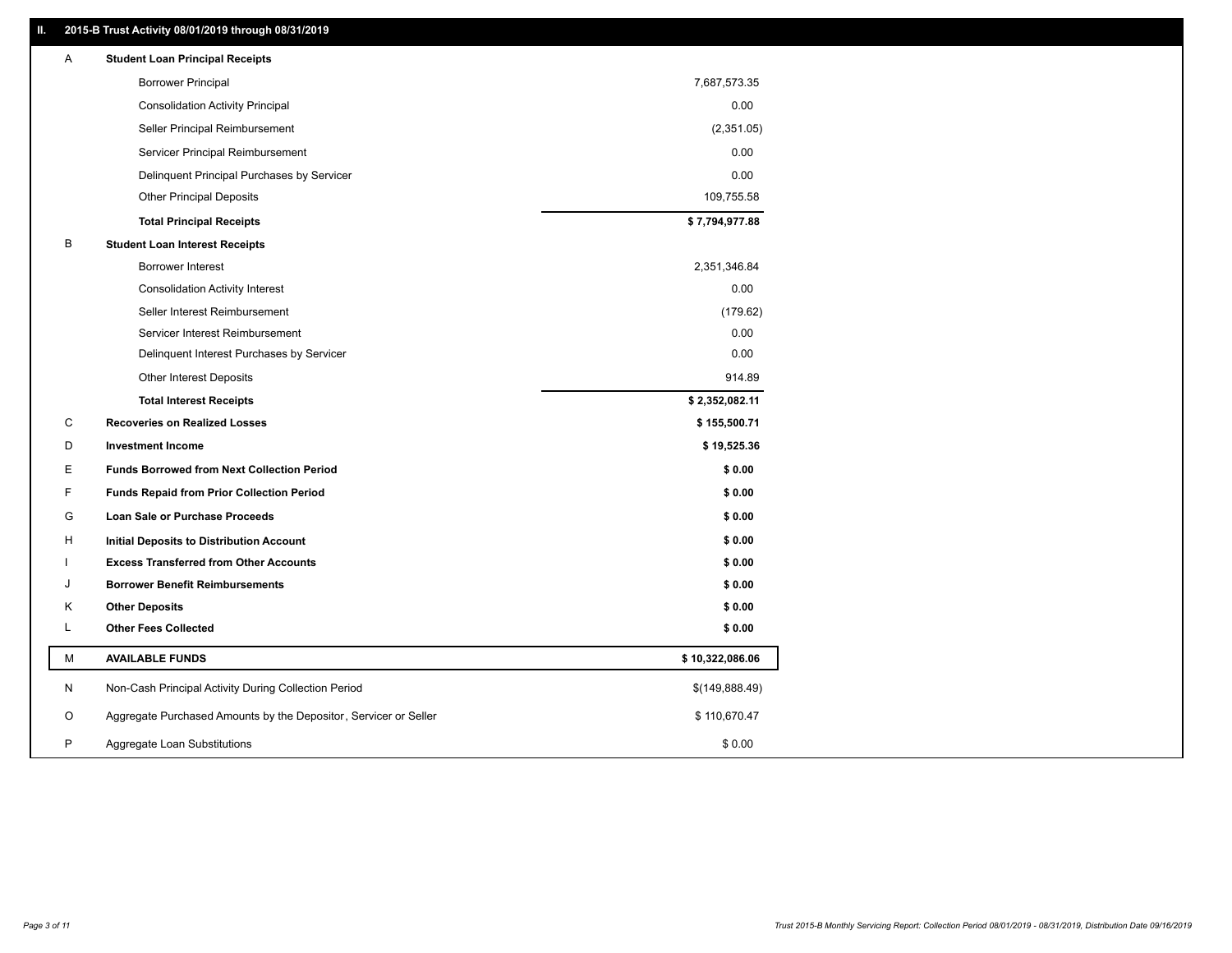|                   |                       |                          |         |                                                           | <b>Loans by Repayment Status</b> |                            |                          |         |                                                           |                |                            |
|-------------------|-----------------------|--------------------------|---------|-----------------------------------------------------------|----------------------------------|----------------------------|--------------------------|---------|-----------------------------------------------------------|----------------|----------------------------|
|                   |                       |                          |         | 08/31/2019                                                |                                  |                            |                          |         | 07/31/2019                                                |                |                            |
|                   |                       | <b>Wtd Avg</b><br>Coupon | # Loans | Principal and<br><b>Interest Accrued</b><br>to Capitalize | % of Principal                   | % of Loans in<br>Repay (1) | <b>Wtd Avg</b><br>Coupon | # Loans | Principal and<br><b>Interest Accrued</b><br>to Capitalize | % of Principal | % of Loans in<br>Repay (1) |
| INTERIM:          | IN SCHOOL             | 10.56%                   | 926     | \$15,011,809.93                                           | 3.745%                           | $-$ %                      | 10.66%                   | 972     | \$15,738,823.02                                           | 3.852%         | $-$ %                      |
|                   | GRACE                 | 10.30%                   | 555     | \$8,950,599.64                                            | 2.233%                           | $-$ %                      | 10.39%                   | 529     | \$8,553,064.87                                            | 2.094%         | $-$ %                      |
|                   | <b>DEFERMENT</b>      | 10.24%                   | 2,217   | \$30,436,476.27                                           | 7.594%                           | $-$ %                      | 10.38%                   | 2,220   | \$29,754,602.04                                           | 7.283%         | $-$ %                      |
| <b>REPAYMENT:</b> | <b>CURRENT</b>        | 8.84%                    | 30,303  | \$313,933,764.27                                          | 78.327%                          | 90.627%                    | 8.93%                    | 30,731  | \$320,112,313.61                                          | 78.356%        | 90.302%                    |
|                   | 31-60 DAYS DELINQUENT | 8.79%                    | 605     | \$8,266,275.96                                            | 2.062%                           | 2.386%                     | 8.70%                    | 581     | \$7,853,502.15                                            | 1.922%         | 2.215%                     |
|                   | 61-90 DAYS DELINQUENT | 7.86%                    | 306     | \$4,852,416.88                                            | 1.211%                           | 1.401%                     | 8.28%                    | 323     | \$4,812,017.19                                            | 1.178%         | 1.357%                     |
|                   | > 90 DAYS DELINQUENT  | 10.19%                   | 158     | \$2,188,961.49                                            | 0.546%                           | 0.632%                     | 9.99%                    | 174     | \$2,382,174.95                                            | 0.583%         | 0.672%                     |
|                   | FORBEARANCE           | 9.30%                    | 1,165   | \$17,160,367.22                                           | 4.282%                           | 4.954%                     | 9.55%                    | 1,293   | \$19,329,889.12                                           | 4.731%         | 5.453%                     |
| <b>TOTAL</b>      |                       |                          | 36,235  | \$400,800,671.66                                          | 100.00%                          | 100.00%                    |                          | 36,823  | \$408,536,386.95                                          | 100.00%        | 100.00%                    |

Percentages may not total 100% due to rounding \*

1 Loans classified in "Repayment" include any loan for which interim interest only, \$25 fixed payments or full principal and interest payments are due.

|                         |                                                                                                                              |                          |         |                                                           | <b>Loans by Borrower Status</b> |                                |                          |         |                                                           |                |                                |
|-------------------------|------------------------------------------------------------------------------------------------------------------------------|--------------------------|---------|-----------------------------------------------------------|---------------------------------|--------------------------------|--------------------------|---------|-----------------------------------------------------------|----------------|--------------------------------|
|                         |                                                                                                                              |                          |         | 08/31/2019                                                |                                 |                                |                          |         | 07/31/2019                                                |                |                                |
|                         |                                                                                                                              | <b>Wtd Avg</b><br>Coupon | # Loans | Principal and<br><b>Interest Accrued</b><br>to Capitalize | % of Principal                  | % of Loans in<br>P&I Repay (2) | <b>Wtd Avg</b><br>Coupon | # Loans | Principal and<br><b>Interest Accrued</b><br>to Capitalize | % of Principal | % of Loans in<br>P&I Repay (2) |
| INTERIM:                | IN SCHOOL                                                                                                                    | 10.21%                   | 1,763   | \$27,393,475.85                                           | 6.835%                          | $-$ %                          | 10.29%                   | 1,864   | \$28,931,837.35                                           | 7.082%         | $-$ %                          |
|                         | GRACE                                                                                                                        | 9.96%                    | 1,040   | \$16,095,250.46                                           | 4.016%                          | $-$ %                          | 10.06%                   | 972     | \$14,954,784.20                                           | 3.661%         | $-$ %                          |
|                         | <b>DEFERMENT</b>                                                                                                             | 9.90%                    | 3,969   | \$52,346,299.83                                           | 13.060%                         | $-$ %                          | 10.02%                   | 4,017   | \$51,873,266.30                                           | 12.697%        | $-$ %                          |
| P&I REPAYMENT:          | <b>CURRENT</b>                                                                                                               | 8.74%                    | 27,256  | \$272,842,361.14                                          | 68.074%                         | 89.467%                        | 8.83%                    | 27,621  | \$278,645,985.93                                          | 68.206%        | 89.088%                        |
|                         | 31-60 DAYS DELINQUENT                                                                                                        | 8.71%                    | 585     | \$7,992,731.59                                            | 1.994%                          | 2.621%                         | 8.66%                    | 570     | \$7,713,941.52                                            | 1.888%         | 2.466%                         |
|                         | 61-90 DAYS DELINQUENT                                                                                                        | 7.82%                    | 301     | \$4,788,772.29                                            | 1.195%                          | 1.570%                         | 8.23%                    | 314     | \$4,721,026.67                                            | 1.156%         | 1.509%                         |
|                         | > 90 DAYS DELINQUENT                                                                                                         | 10.18%                   | 156     | \$2,181,413.28                                            | 0.544%                          | 0.715%                         | 9.98%                    | 172     | \$2,365,655.86                                            | 0.579%         | 0.756%                         |
|                         | FORBEARANCE                                                                                                                  | 9.30%                    | 1,165   | \$17,160,367.22                                           | 4.282%                          | 5.627%                         | 9.55%                    | 1,293   | \$19,329,889.12                                           | 4.731%         | 6.180%                         |
| <b>TOTAL</b><br>$\star$ | Percentages may not total 100% due to rounding                                                                               |                          | 36,235  | \$400,800,671.66                                          | 100.00%                         | 100.00%                        |                          | 36,823  | \$408,536,386.95                                          | 100.00%        | 100.00%                        |
|                         | 2 Loans classified in "P&I Repayment" includes only those loans for which scheduled principal and interest payments are due. |                          |         |                                                           |                                 |                                |                          |         |                                                           |                |                                |

WAC reflects WAC3 To conform with company standard reporting these sections now include Princial and Interest Accrued to Capitalize .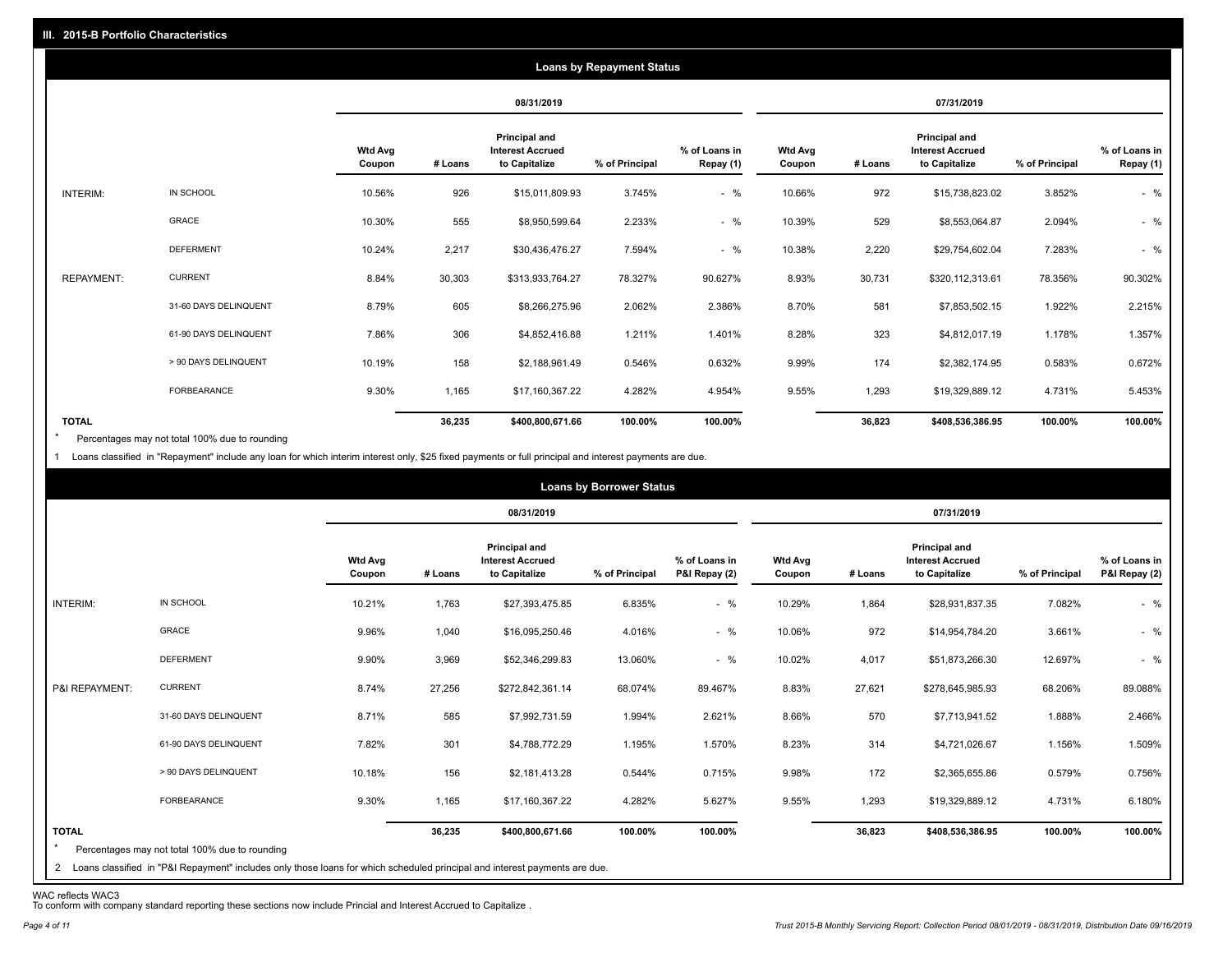|                                                                                                  | 8/31/2019        | 7/31/2019        |
|--------------------------------------------------------------------------------------------------|------------------|------------------|
| Pool Balance                                                                                     | \$400,800,671.66 | \$408,536,386.95 |
| Total # Loans                                                                                    | 36,235           | 36,823           |
| Total # Borrowers                                                                                | 25,201           | 25,573           |
| Weighted Average Coupon                                                                          | 9.14%            | 9.24%            |
| Weighted Average Remaining Term                                                                  | 120.40           | 120.32           |
| Percent of Pool - Cosigned                                                                       | 93.0%            | 93.0%            |
| Percent of Pool - Non Cosigned                                                                   | 7.0%             | 7.0%             |
| Borrower Interest Accrued for Period                                                             | \$2,997,704.18   | \$3,087,079.13   |
| Outstanding Borrower Interest Accrued                                                            | \$18,778,151.46  | \$18,650,515.80  |
| Gross Principal Realized Loss - Periodic *                                                       | \$614,241.33     | \$637,547.10     |
| Gross Principal Realized Loss - Cumulative *                                                     | \$28,944,768.12  | \$28,330,526.79  |
| Recoveries on Realized Losses - Periodic                                                         | \$155,500.71     | \$90,718.29      |
| Recoveries on Realized Losses - Cumulative                                                       | \$4,098,657.15   | \$3,943,156.44   |
| Net Losses - Periodic                                                                            | \$458,740.62     | \$546,828.81     |
| Net Losses - Cumulative                                                                          | \$24,846,110.97  | \$24,387,370.35  |
| Non-Cash Principal Activity - Capitalized Interest                                               | \$466,023.34     | \$1,805,615.17   |
| Since Issued Total Constant Prepayment Rate (CPR) (1)                                            | 9.05%            | 9.02%            |
| <b>Loan Substitutions</b>                                                                        | \$0.00           | \$0.00           |
| <b>Cumulative Loan Substitutions</b>                                                             | \$0.00           | \$0.00           |
| <b>Unpaid Servicing Fees</b>                                                                     | \$0.00           | \$0.00           |
| <b>Unpaid Administration Fees</b>                                                                | \$0.00           | \$0.00           |
| <b>Unpaid Carryover Servicing Fees</b>                                                           | \$0.00           | \$0.00           |
| Note Interest Shortfall                                                                          | \$0.00           | \$0.00           |
| Loans in Modification                                                                            | \$40,014,528.35  | \$39,833,960.52  |
| % of Loans in Modification as a % of Loans in Repayment (P&I)                                    | 13.90%           | 13.57%           |
|                                                                                                  |                  |                  |
|                                                                                                  |                  |                  |
| % Annualized Gross Principal Realized Loss - Periodic as a %<br>of Loans in Repayment (P&I) * 12 | 2.56%            | 2.61%            |
| % Gross Principal Realized Loss - Cumulative as a % of                                           |                  |                  |
| <b>Original Pool Balance</b>                                                                     | 3.89%            | 3.81%            |

\* In accordance with the Servicer's current policies and procedures, after September 1, 2017 loans subject to bankruptcy claims generally will not be reported as a charged- off unless and until they are delinquent for 120

(1) Since Issued Total CPR calculations found in monthly servicing reports issued on or prior to September 15, 2015 originally included loans that were removed from the pool by the sponsor because they became ineligible fo between the cut-off date and settlement date. On October 5, 2015, Since Issued Total CPR calculations were revised to exclude these loans and all prior monthly servicing reports were restated. For additional information, s Issued CPR Methodology' found on page 11 of this report.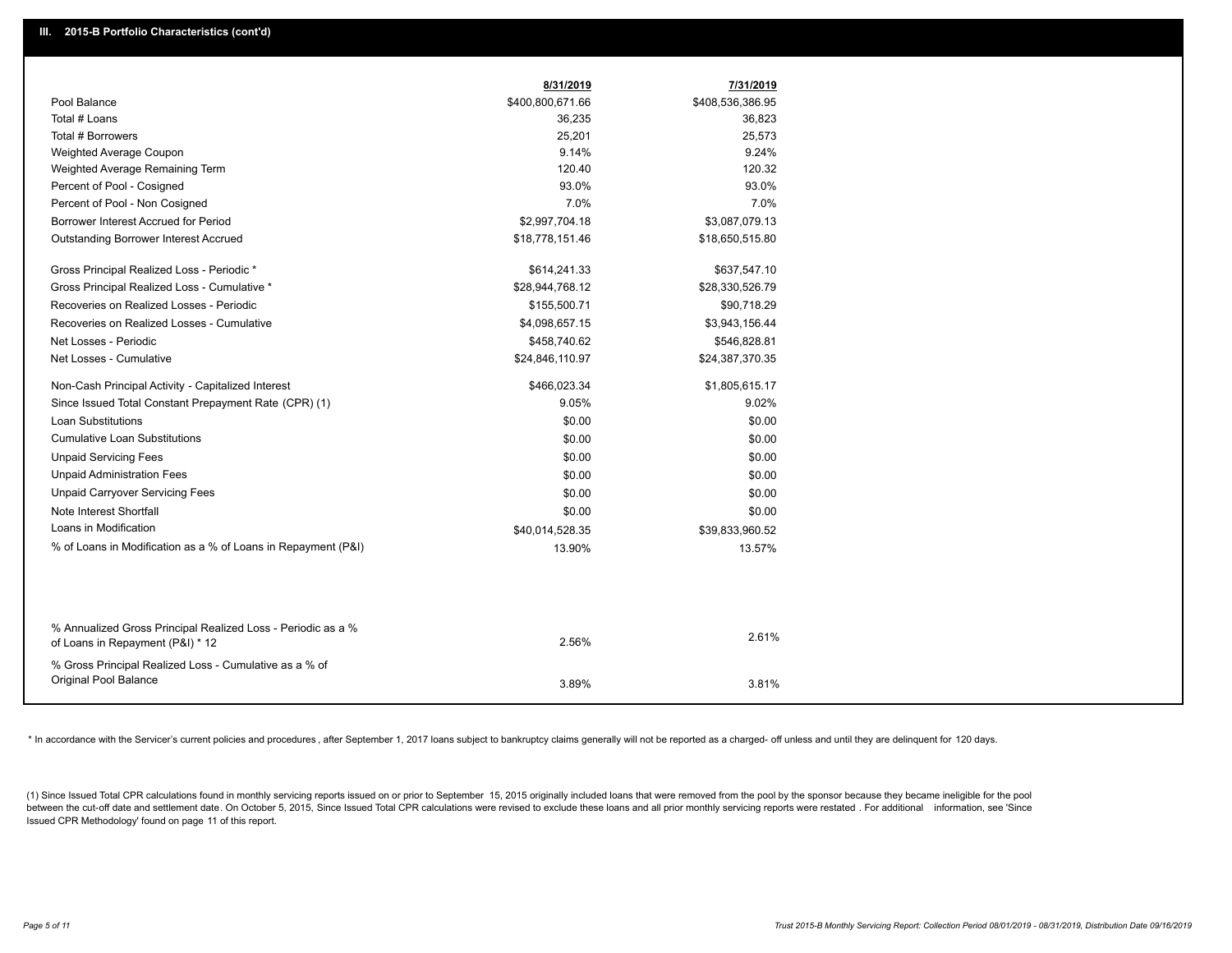#### **Loan Program**  A

|                                    | Weighted<br><b>Average Coupon</b> | # LOANS | <b>S AMOUNT</b>  | $%$ *     |
|------------------------------------|-----------------------------------|---------|------------------|-----------|
| - Smart Option Interest-Only Loans | 8.17%                             | 7.439   | \$58,069,797.49  | 14.488%   |
| - Smart Option Fixed Pay Loans     | 9.00%                             | 9,697   | \$125,048,045.52 | 31.200%   |
| - Smart Option Deferred Loans      | 9.33%                             | 19,099  | \$217,682,828.65 | 54.312%   |
| - Other Loan Programs              | $0.00\%$                          | 0       | \$0.00           | $0.000\%$ |
| <b>Total</b>                       | $9.06\%$                          | 36,235  | \$400,800,671.66 | 100.000%  |

\* Percentages may not total 100% due to rounding

B

C

**Index Type**

|                       | Weighted<br><b>Average Coupon</b> | # LOANS | <b>\$ AMOUNT</b> | $%$ *     |
|-----------------------|-----------------------------------|---------|------------------|-----------|
| - Fixed Rate Loans    | 7.18%                             | 8,217   | \$109,572,288.58 | 27.338%   |
| - LIBOR Indexed Loans | 9.77%                             | 28,018  | \$291,228,383.08 | 72.662%   |
| - Other Index Rates   | $0.00\%$                          |         | \$0.00           | $0.000\%$ |
| Total                 | 9.06%                             | 36,235  | \$400,800,671.66 | 100.000%  |

\* Percentages may not total 100% due to rounding

# **Weighted Average Recent FICO**

|                    | # LOANS | <b>\$ AMOUNT</b> | $%$ *     |
|--------------------|---------|------------------|-----------|
| $0 - 639$          | 3,395   | \$37,970,241.41  | 9.474%    |
| 640 - 669          | 2,484   | \$28,349,789.29  | 7.073%    |
| 670 - 699          | 3,699   | \$42,015,349.59  | 10.483%   |
| 700 - 739          | 7,458   | \$86,486,448.18  | 21.578%   |
| $740 +$            | 19,199  | \$205,978,843.19 | 51.392%   |
| N/A <sup>(1)</sup> | 0       | \$0.00           | $0.000\%$ |
| <b>Total</b>       | 36,235  | \$400,800,671.66 | 100.000%  |

WAC reflects WAC3 To conform with company standard reporting these sections now include Princial and Interest Accrued to Capitalize .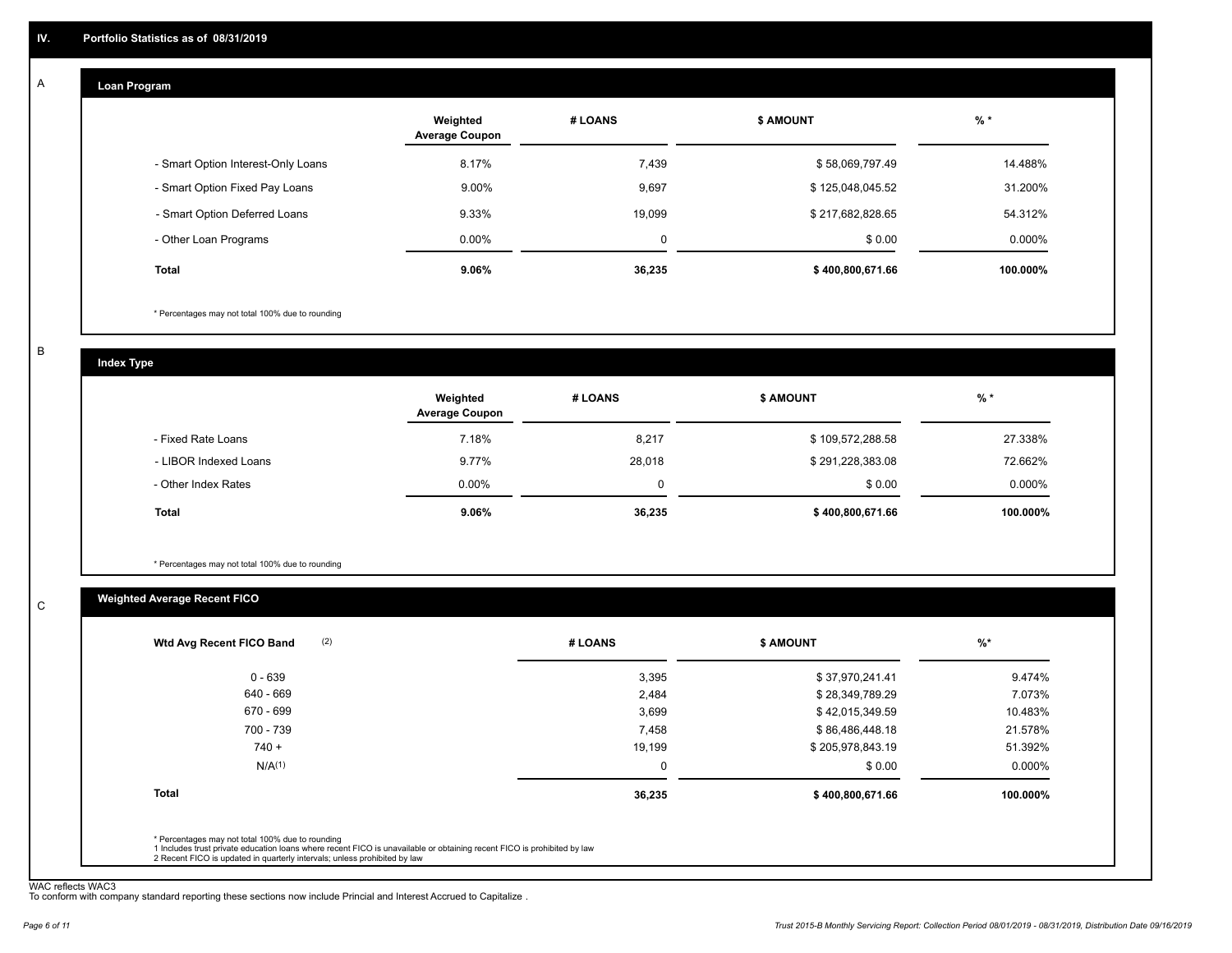| V. |                        | 2015-B Reserve Account and Principal Distribution Calculations                           |                  |  |
|----|------------------------|------------------------------------------------------------------------------------------|------------------|--|
| А. | <b>Reserve Account</b> |                                                                                          |                  |  |
|    |                        | Specified Reserve Account Balance                                                        | \$1,896,081.00   |  |
|    |                        | Actual Reserve Account Balance                                                           | \$1,896,081.00   |  |
| В. |                        | <b>Principal Distribution Amount</b>                                                     |                  |  |
|    | i.                     | Class A Notes Outstanding                                                                | \$215,975,470.86 |  |
|    | ii.<br>Pool Balance    |                                                                                          | \$400,800,671.66 |  |
|    | iii.                   | First Priority Principal Distribution Amount (i - ii)                                    | \$0.00           |  |
|    | iv.                    | Class A and B Notes Outstanding                                                          | \$285,975,470.86 |  |
|    | v.                     | First Priority Principal Distribution Amount                                             | \$0.00           |  |
|    | Pool Balance<br>vi.    |                                                                                          | \$400,800,671.66 |  |
|    | vii.                   | Specified Overcollateralization Amount                                                   | \$120,240,201.50 |  |
|    | viii.                  | Available Funds (after payment of waterfall items A through H)                           | \$9,022,234.78   |  |
|    | ix.                    | Class C Notes Outstanding                                                                | \$50,000,000.00  |  |
|    | x.                     | Regular Principal Distribution Amount (if (iv > 0, (iv - v) - (vi - vii), min(viii, ix)) | \$5,415,000.70   |  |
|    |                        |                                                                                          |                  |  |
|    | Pool Balance<br>xi.    |                                                                                          | \$400,800,671.66 |  |
|    | xii.                   | 10% of Initial Pool Balance                                                              | \$74,339,449.62  |  |
|    | xiii.                  | First Priority Principal Distribution Amount                                             | \$0.00           |  |
|    | XIV.                   | Regular Principal Distribution Amount                                                    | \$5,415,000.70   |  |
|    | XV.                    | Available Funds (after payment of waterfall items A through J)                           | \$3,607,234.08   |  |
|    | xvi.                   | Additional Principal Distribution Amount (if(ix $\lt$ = x, min(xv, xi - xiii - xiv)))    | \$0.00           |  |
|    |                        |                                                                                          |                  |  |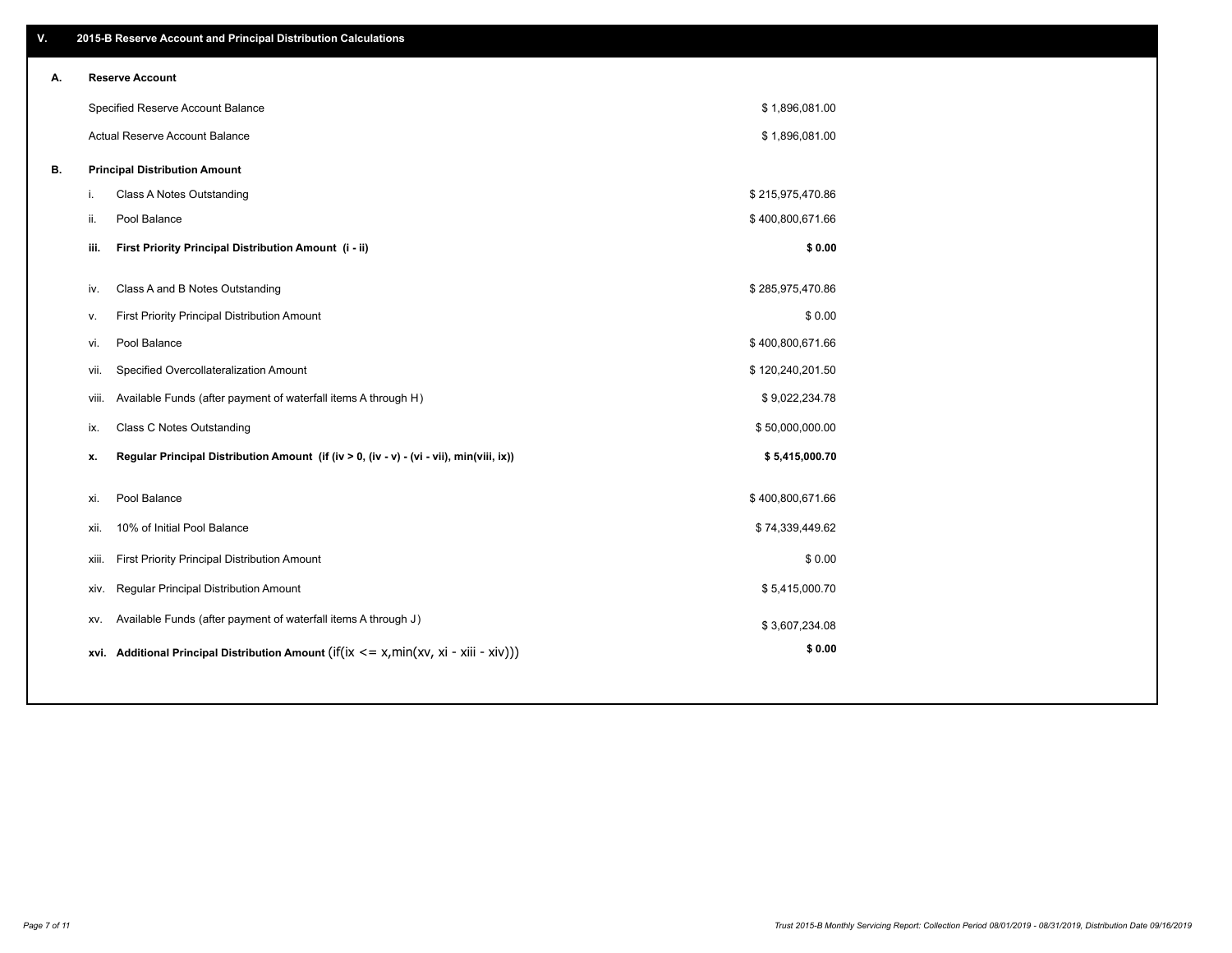|    |                                                         | Paid           | <b>Funds Balance</b> |
|----|---------------------------------------------------------|----------------|----------------------|
|    | <b>Total Available Funds</b>                            |                | \$10,322,086.06      |
| A  | <b>Trustee Fees</b>                                     | \$0.00         | \$10,322,086.06      |
| В  | <b>Servicing Fees</b>                                   | \$262,702.84   | \$10,059,383.22      |
| С  | i. Administration Fees                                  | \$8,333.00     | \$10,051,050.22      |
|    | ii. Unreimbursed Administrator Advances plus any Unpaid | \$0.00         | \$10,051,050.22      |
| D  | Class A Noteholders Interest Distribution Amount        | \$637,148.77   | \$9,413,901.45       |
| Е  | <b>First Priority Principal Payment</b>                 | \$0.00         | \$9,413,901.45       |
| F. | Class B Noteholders Interest Distribution Amount        | \$204,166.67   | \$9,209,734.78       |
| G  | Class C Noteholders Interest Distribution Amount        | \$187,500.00   | \$9,022,234.78       |
| H  | <b>Reinstatement Reserve Account</b>                    | \$0.00         | \$9,022,234.78       |
|    | <b>Regular Principal Distribution</b>                   | \$5,415,000.70 | \$3,607,234.08       |
| J  | <b>Carryover Servicing Fees</b>                         | \$0.00         | \$3,607,234.08       |
| Κ  | Additional Principal Distribution Amount                | \$0.00         | \$3,607,234.08       |
| L  | Unpaid Expenses of Trustee                              | \$0.00         | \$3,607,234.08       |
| M  | Unpaid Expenses of Administrator                        | \$0.00         | \$3,607,234.08       |
| N  | Remaining Funds to the Residual Certificateholders      | \$3,607,234.08 | \$0.00               |

### **Waterfall Conditions**

| А. |      | <b>Class C Noteholders' Interest Distribution Condition</b>                                                                                                                                     |                  |  |
|----|------|-------------------------------------------------------------------------------------------------------------------------------------------------------------------------------------------------|------------------|--|
|    |      | Pool Balance                                                                                                                                                                                    | \$400,800,671.66 |  |
|    |      | Class A and B Notes Outstanding                                                                                                                                                                 | \$285,975,470.86 |  |
|    | iii. | Class C Noteholders' Interest Distribution Ratio (i / ii)                                                                                                                                       | 140.15%          |  |
|    | iv.  | Minimum Ratio                                                                                                                                                                                   | 110.00%          |  |
|    |      | Is the Class C Noteholders' Interest Distribution Condition Satisfied (iii $>$ iv)                                                                                                              | $\checkmark$     |  |
|    |      |                                                                                                                                                                                                 |                  |  |
|    |      | * If the Class C Noteholders' Interest Distribution Condition is satisfied then the amount of interest accrued at the Class C Rate for the Accrual Period is Released on the distribution Date. |                  |  |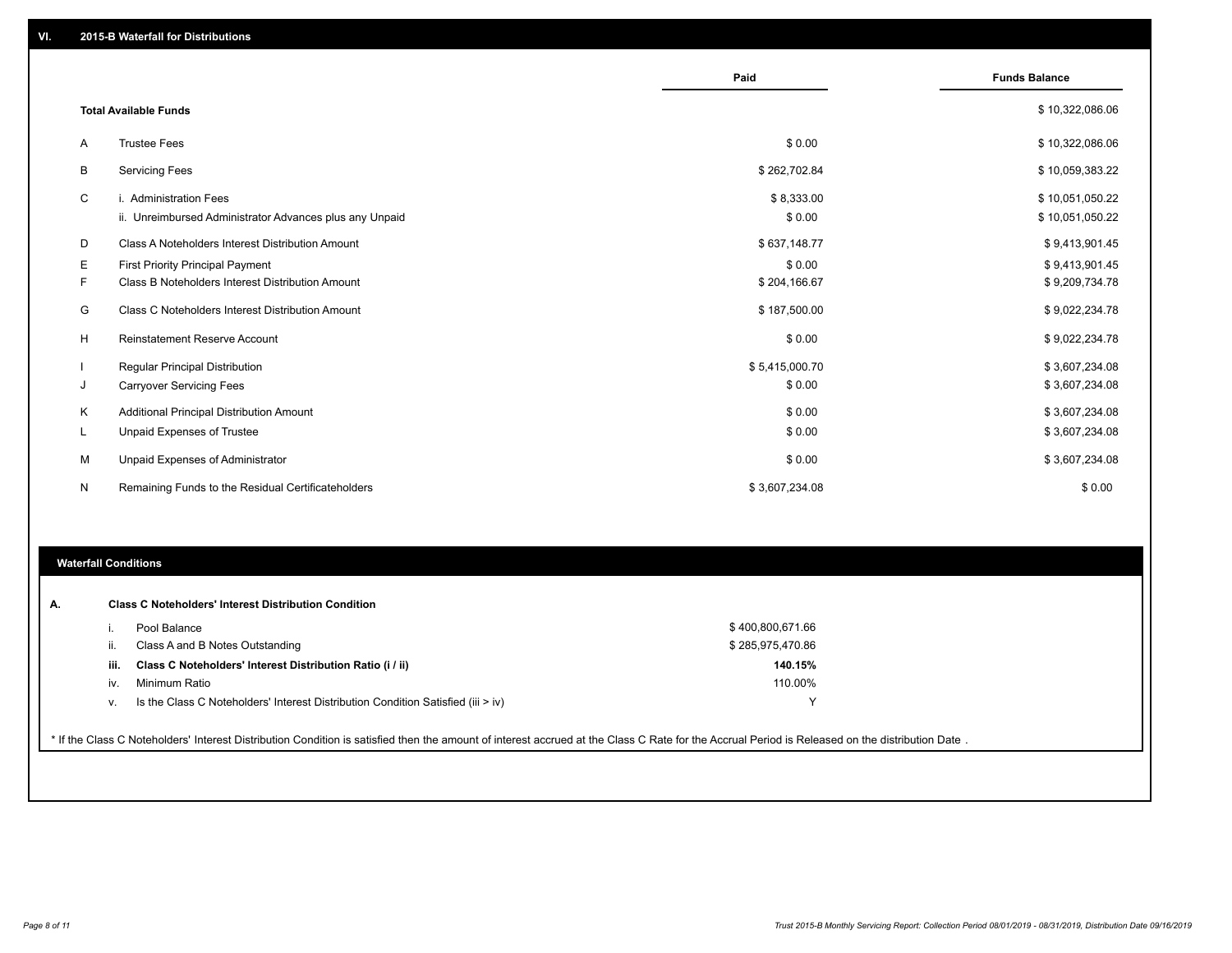| <b>Distribution Amounts</b>                                |                         |                         |                         |
|------------------------------------------------------------|-------------------------|-------------------------|-------------------------|
|                                                            | A2A                     | A2B                     | A3                      |
| Cusip/Isin                                                 | 78448QAB4               | 78448QAC2               | 78448QAD0               |
| <b>Beginning Balance</b>                                   | \$95,983,299.31         | \$44,992,171.55         | \$75,000,000.00         |
| Index                                                      | <b>FIXED</b>            | <b>LIBOR</b>            | <b>LIBOR</b>            |
| Spread/Fixed Rate                                          | 2.98%                   | 1.20%                   | 1.75%                   |
| Record Date (Days Prior to Distribution)                   | 1 NEW YORK BUSINESS DAY | 1 NEW YORK BUSINESS DAY | 1 NEW YORK BUSINESS DAY |
| <b>Accrual Period Begin</b>                                | 8/15/2019               | 8/15/2019               | 8/15/2019               |
| <b>Accrual Period End</b>                                  | 9/15/2019               | 9/16/2019               | 9/16/2019               |
| Daycount Fraction                                          | 0.08333333              | 0.08888889              | 0.08888889              |
| Interest Rate*                                             | 2.98000%                | 3.39513%                | 3.94513%                |
| <b>Accrued Interest Factor</b>                             | 0.002483333             | 0.003017893             | 0.003506782             |
| <b>Current Interest Due</b>                                | \$238,358.53            | \$135,781.57            | \$263,008.67            |
| Interest Shortfall from Prior Period Plus Accrued Interest | $\frac{1}{2}$           | $$ -$                   | $\frac{1}{2}$           |
| <b>Total Interest Due</b>                                  | \$238,358.53            | \$135,781.57            | \$263,008.67            |
| <b>Interest Paid</b>                                       | \$238,358.53            | \$135,781.57            | \$263,008.67            |
| <b>Interest Shortfall</b>                                  | $\mathsf{\$}$ -         | $$ -$                   | $\mathsf{\$}$ -         |
| <b>Principal Paid</b>                                      | \$3,686,808.99          | \$1,728,191.71          | $$ -$                   |
| <b>Ending Principal Balance</b>                            | \$92,296,490.32         | \$43,263,979.84         | \$75,000,000.00         |
| Paydown Factor                                             | 0.019202130             | 0.019202130             | 0.000000000             |
| <b>Ending Balance Factor</b>                               | 0.480710887             | 0.480710887             | 1.000000000             |

\* Pay rates for Current Distribution. For the interest rates applicable to the next distribution date, please see https://www.salliemae.com/about/investors/data/SMBabrate.txt.

**VII. 2015-B Distributions**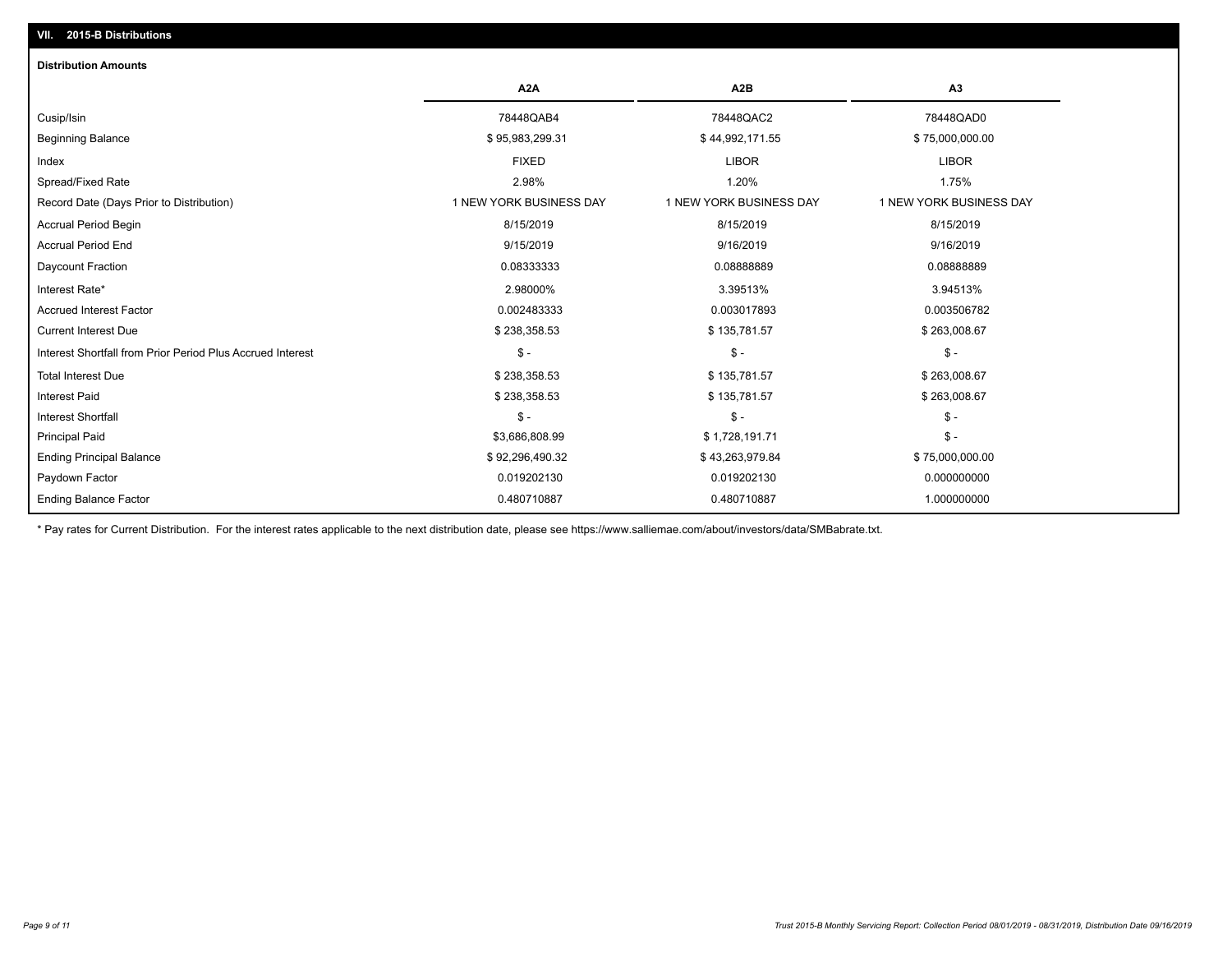| VII. 2015-B Distributions                                  |                         |                         |
|------------------------------------------------------------|-------------------------|-------------------------|
| <b>Distribution Amounts</b>                                |                         |                         |
|                                                            | в                       | C                       |
| Cusip/Isin                                                 | 78448QAE8               | 78448QAF5               |
| <b>Beginning Balance</b>                                   | \$70,000,000.00         | \$50,000,000.00         |
| Index                                                      | <b>FIXED</b>            | <b>FIXED</b>            |
| Spread/Fixed Rate                                          | 3.50%                   | 4.50%                   |
| Record Date (Days Prior to Distribution)                   | 1 NEW YORK BUSINESS DAY | 1 NEW YORK BUSINESS DAY |
| <b>Accrual Period Begin</b>                                | 8/15/2019               | 8/15/2019               |
| <b>Accrual Period End</b>                                  | 9/15/2019               | 9/15/2019               |
| Daycount Fraction                                          | 0.08333333              | 0.08333333              |
| Interest Rate*                                             | 3.50000%                | 4.50000%                |
| <b>Accrued Interest Factor</b>                             | 0.002916667             | 0.003750000             |
| <b>Current Interest Due</b>                                | \$204,166.67            | \$187,500.00            |
| Interest Shortfall from Prior Period Plus Accrued Interest | $\mathsf{\$}$ -         | $\frac{1}{2}$           |
| <b>Total Interest Due</b>                                  | \$204,166.67            | \$187,500.00            |
| <b>Interest Paid</b>                                       | \$204,166.67            | \$187,500.00            |
| Interest Shortfall                                         | $\mathcal{S}$ -         | $\frac{1}{2}$           |
| <b>Principal Paid</b>                                      | $$ -$                   | $\mathsf{\$}$ -         |
| <b>Ending Principal Balance</b>                            | \$70,000,000.00         | \$50,000,000.00         |
| Paydown Factor                                             | 0.000000000             | 0.000000000             |
| <b>Ending Balance Factor</b>                               | 1.000000000             | 1.000000000             |
|                                                            |                         |                         |

\* Pay rates for Current Distribution. For the interest rates applicable to the next distribution date, please see https://www.salliemae.com/about/investors/data/SMBabrate.txt.